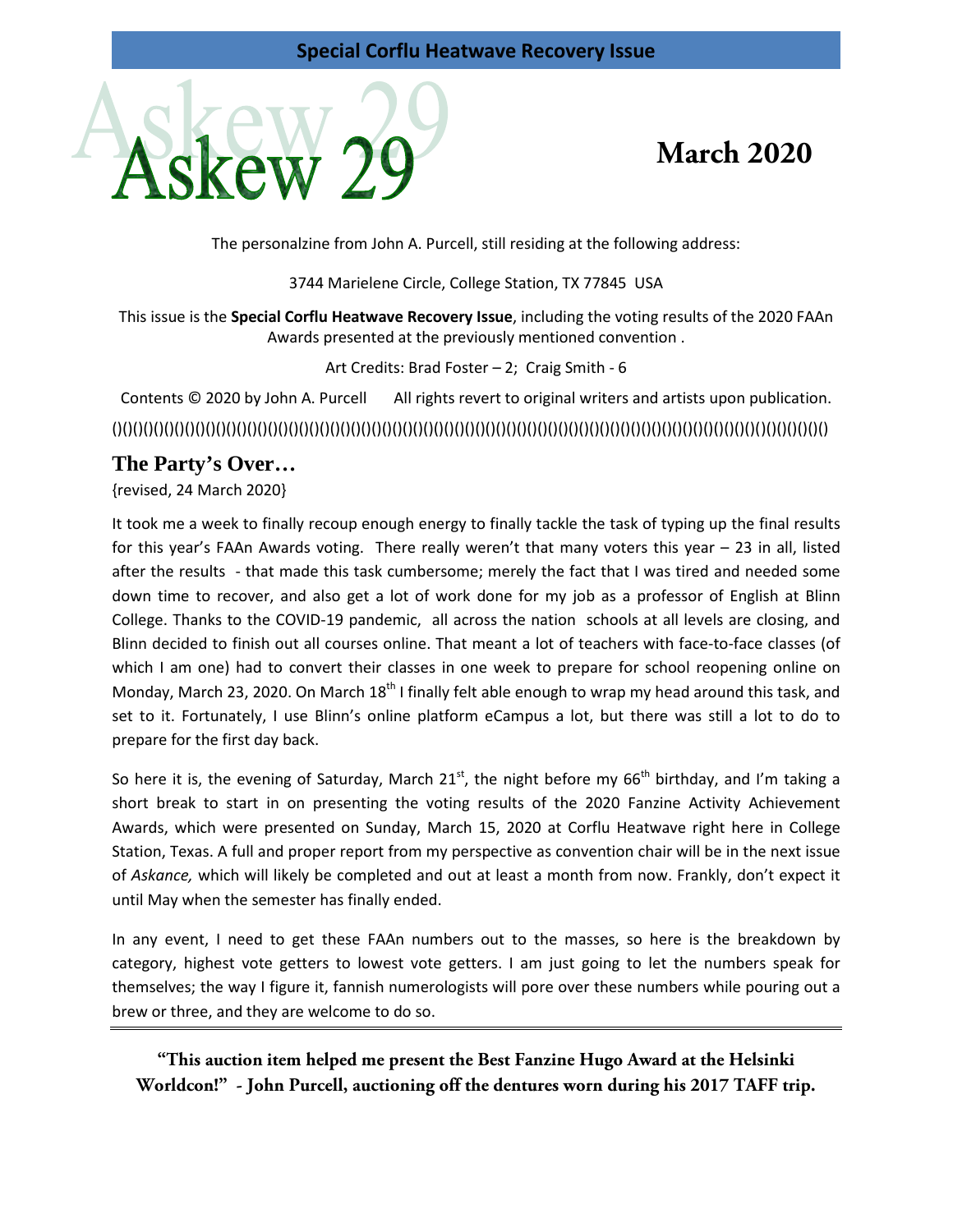Banana Wings 13 **Banana Wings 12** This Here .... 16 SF Commentary 12 Chunga 12 The White Notebooks 9 Chunga 10 **Portable Storage 11** Lofgeornost 6 Beam 8 Opuntia 4 Thy Life's a Miracle 6 SF Commentary 8 Skyliner 4 Portable Storage 6 **Inca 7** Inca 7 Spartacus 3 This Here... 4 **Askance 5** Askance 5 **Askew 3** Askew 3 Inca 3 Raucous Caucus 3 Captain Flashback 3 The White Notebooks 3 The White Notebooks 3 Pablo Lennis 2 The White Notebooks 2 Trap Door 3 **Challenger 1** All New or Reprint 2 Raucous Caucus 2 Trap Door 1 Sam 2 Ansible 1 **Alexiad 1** \*brg\* 1 Lulzine 1 **Calcular 2 Contract Contract Contract Contract Contract Contract Contract Contract Contract Contract Contract Contract Contract Contract Contract Contract Contract Contract Contract Contract Contract Contract Co** Challenger 1 Drink Tank 1 Spartacus 1 Skyliner 1 CounterClock 1 Askance 1 Lofgeornost 1 Captain Flashback 1 Journey Planet 1

#### BEST WHATCHAMACALLIT **BEST WRITER** BEST ARTIST

Ansible 8 Mark Plummer 11 Ulrika O'Brien 14 Lofgeornost 8 Claire Brialey 10 Steve Stiles 7 Captain Flashback 6 Nic Farey 9 Ditmar 7 The Zine Dump 4 **Andrew Hooper 7** Dan Steffan 7 Mumblings from Munchkinland 2 Pete Young 5 Brad Foster 5 \*brg\* 2 Taral Wayne 3 Alan White 5 TAFFish 2 Ulrika O'Brien 3 Taral Wayne 4 The Thai Literary Supplement 1 Paul Skelton 2 Sarah Felix 3 Lulzine 1 Curt Phillips 2 Sue Mason 3 Claims Department 1 John Hertz 2 Jeanne Gomoll 2 CyberCozen 1 Caroline Mullan 1 Hillary Pearlman 2 BCSFAzine 1 **Dave Langford 1** Vanessa Applegate 1 Rose Motel 1 **Chuck Serface 1** Meg Frank 1 Vanamonde 1 **Stephanie Alrod 1** Mo Starkey 1 Sporadic 1 **Sporadic 1** James Bacon 1 **Espana Sheriff 1** 

**BEST FANZINE** BEST GENZINE BEST GENZINE BEST PERZINE



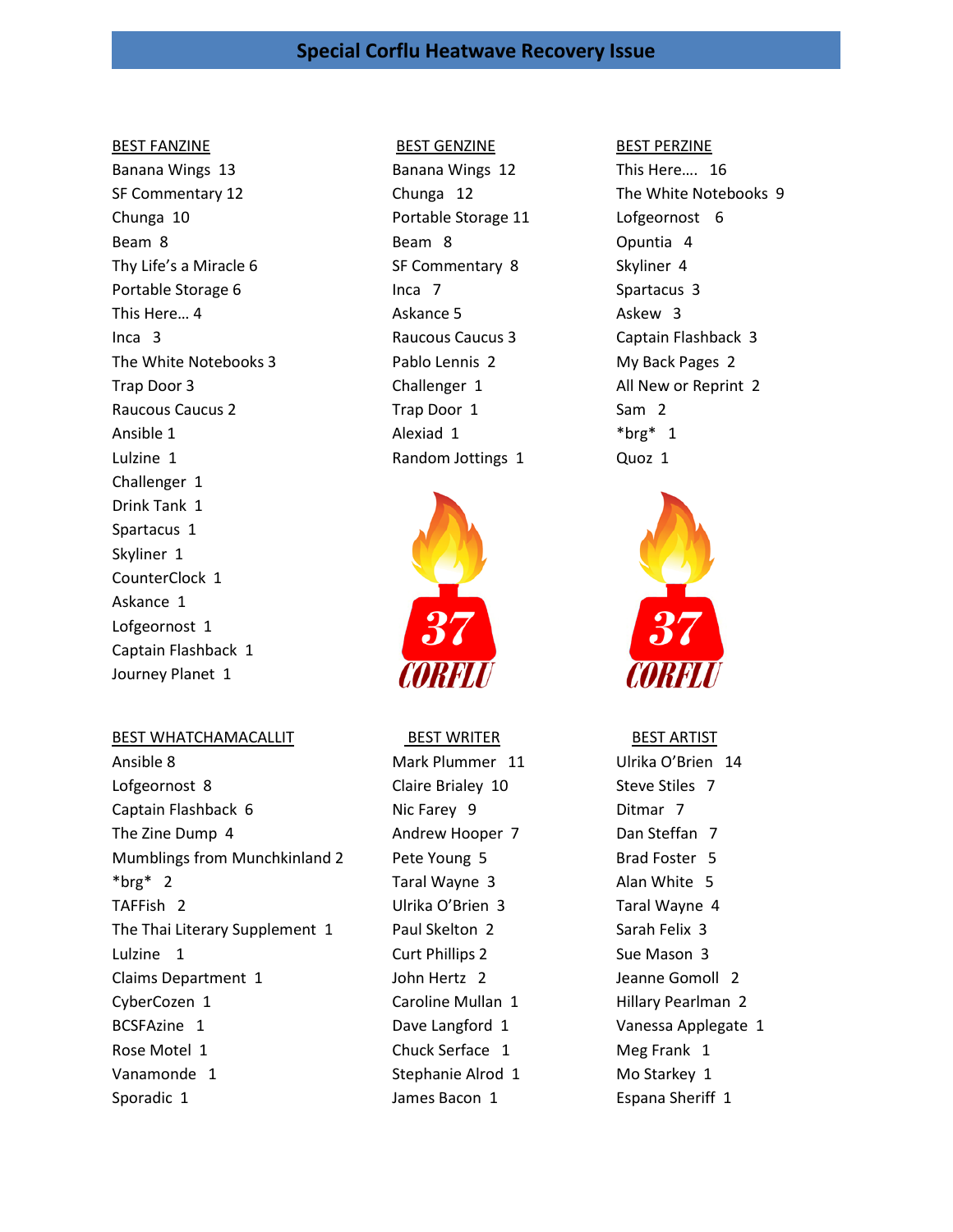Quoz 1 **Chris Garcia 1** Allison Scott 1 Crash of the Hard Drive 1 **Padraig O'Mealoid 1** Harry Bell 1 Random Jottings 1 Flick 1 Steve Jeffrey 1 Sweet Jane 1 Joe Major 1 Madison Four Square 1 Rich Lynch 1

Billy Wolfenbarger 1 Fred Lerner 1

Steve Stiles 1 and 1 WOOF 2019 1

#### BEST ONLINE ACTIVITY

Fanac.org 10 File770.com 8 TAFF eBooks 6 Ansible Free Books 6 efanzines.com 3 Rob Hansen's Free Stuff 2 Dr. Strangemind 1 Star Wars Explained 1 WOOF 2019 1 gostock.co.uk 1 Fiawol.org 1 Journey Planet 1 InTheBar 1 Fancyclopedia3 1

Steve Jeffrey 11 Thy Life's a Miracle 10 Thy Life's a Miracle 18 Leigh Edmonds 8 Chunga #26 6 Random Jottings #17 9 David Redd 6 **Inca #16 5** A TAFF Guide to Beer 4 Claire Brialey 4 Skyliner #8 4 SF Commentary #100 3 William Brieding 4 Beam #14 4 Portable Storage #2 2 Lloyd Penney 3 A TAFF Guide to Beer 3 Journey to the East 2 Paul Skelton 3 SF Commentary #100 3 Fandom Harvest II 2 Joseph Nicholas 3 Drink Tank #413 2 The Willis Papers 1 Mark Plummer 2 Challenger #42 2 Rose Motel 1 Fred Smith 1 **Portable Storage #2 1** New Maps (Sladek) 1 John Purcell 1 **Reluctant Famulus #124 1** Challenging Moskowitz 1 John D. Berry 1 **Drink Tank #417 1** Then Again 1

# Be Bop 1 **Derek McCaw 1** Marc Schirmeister 1

#### BEST LETTERHACK BEST COVER ART BEST SPECIAL PUBLICATION

Jerry Kaufman 8 **Banana Wings #75 5** The Giant Leap to Never Never 4 Roy Kettle 2 **Journey Planet #47 2** Curt Phillips' TAFF Report 1 Andrew Hooper 1 **C** Opuntia (unsp.) 1 The Astral Leauge Dossier 1 Robert Lichtman 1 Skyliner #5 1 Conversations w/ First Fandom 1

> The Lifetime Achievement Award was presented to Robert Lichtman at Corflu 37 by Andrew Hooper.

The Guest of Honor for Corflu Heatwave was Bill Burns, who gave a presentation on "Thomas Edison and his Amazing Electric Pen" that held the assembled fans mesmerized.

The total attendance at Corflu Heatwave was 33 people.

The average daily high temperature during the convention was 79° F, or 25°C. How appropriate.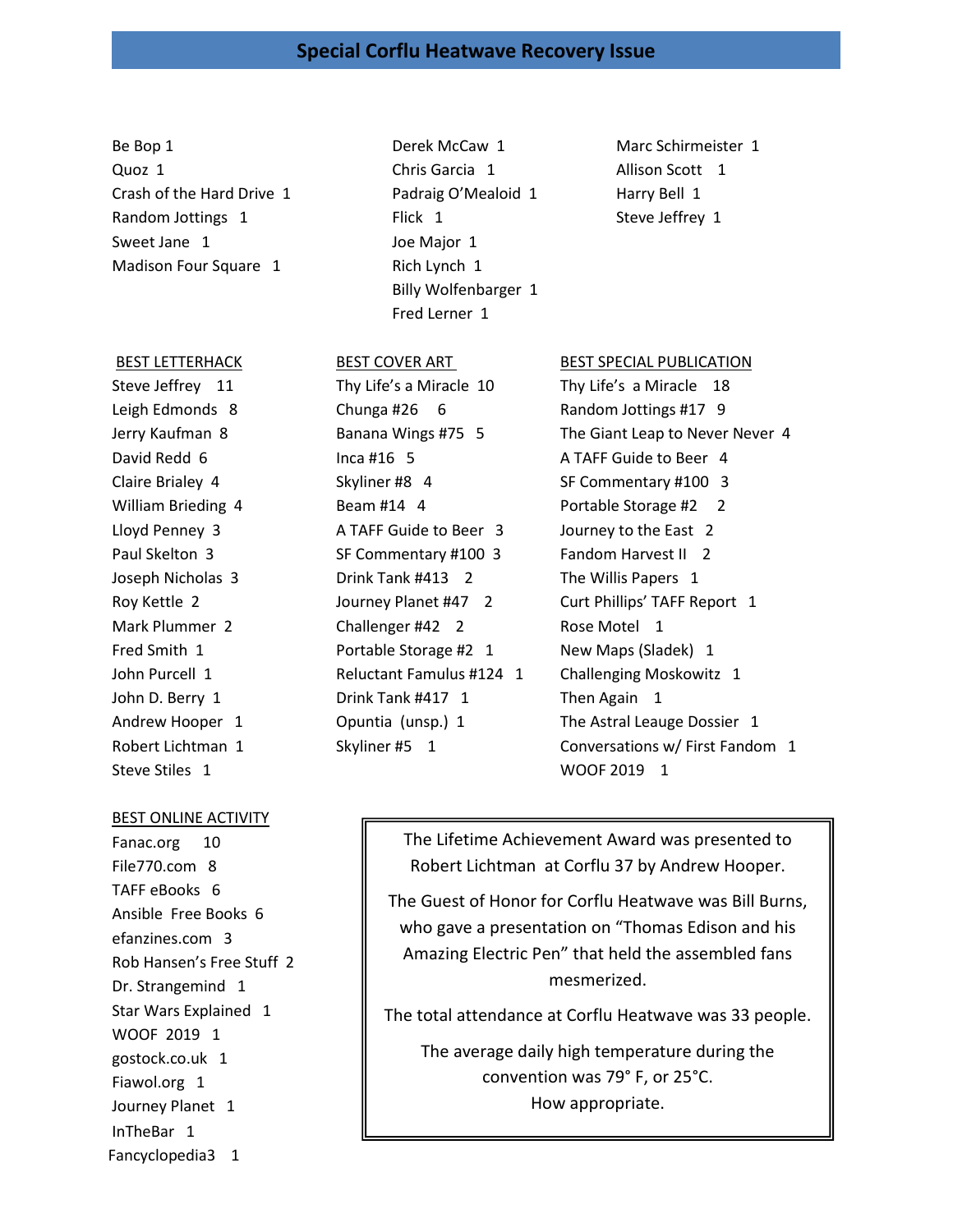## Voters

James Bacon, Sandra Bond, Claire Brialey, Pat Charnock, Leigh Edmonds, Nic Farey, Christopher J. Garcia, John Hertz, Andrew Hooper, Rob Jackson, Steve Jeffery, Jerry Kaufman, Christina Lake, Robert Lichtman, Guy H. Lillian III, Mark Plummer, John Purcell, David Redd, Carrie Root, Paul Skelton, Suzanne Tompkins, Taral Wayne, Peter Young.

### **Some words about the above numbers**

First off, Nic Farey has already written about these numbers in his most current issue of *This Here…*, which, as can be seen above, won the Best Perzine FAAn by a wide margin. Now, I am not going to argue with what Nic wrote about in his zine; those are his opinions based on how he personally interprets the FAAn award tabulation process, and he takes that process quite seriously, which is obvious when you read his zine. What he alluded to in some of his qualifying statements was that my concern was not as attuned to the minutiae of FAAn vote tabulation. Nic was quite correct to note that my attention was mostly directed at the larger event's various functions working cohesively than being focused solely on the FAAn voting. In fact, I said from the onset of my assuming the task of running the FAAns was to streamline the process, knowing fully well how busy I would be organizing the convention, in addition to my full-time job responsibilities at Blinn College. On top of that, there were deadlines for having assorted parts of the convention ready on time, which definitely shortened the amount of time necessary to do a serious individual vote analysis of each ballot. But, like I said, my goal was to streamline things in hopes of simplifying matters regarding these awards.

Even with those caveats, I am pretty darned pleased with the results. I believe they are representative of those who voted, and I thank each and every one of these 23 voters. See, the thing that Nic was parsing things down were regarding decisions that I made last December, and those all come down to settling on ten main award categories. The specific categories that Mr. Farey carried on about were the Whatchamacallit, Perszine, and Online Activity categories; in the process, he had questions about tabulating votes.

Now my intention of creating the Whatchamacallit category was to have a single place where apazines, newszines, clubzines, reviewzines, etc., could be placed and counted. This meant – as I pointed out on the ballot – that Fapazines like *Claims Department* or *Lofgeornost* could get votes there, but could also be placed in the Perzine category because both of those fanzines meet those criteria, too. Ergo, they each received votes. I did, though, move a few votes into their appropriate categories: *Askance*, my genzine, got a vote in the Perzine category, so I moved that vote over to the genzine category; I did the same thing with a vote for *Raucous Caucus*. In contract, *Ansible*, which is an online newszine, received votes for both Whatchamacallit and Online Activity, and because it matches both descriptions, whichever votes were cast for it in either of those catagories those votes stayed there. Two other items in the Online Activity group, Ansible Free Books and TAFF eBooks, received an equal number of votes *for those individual web addresses.* That is why they were counted as separate items. Yes, from either of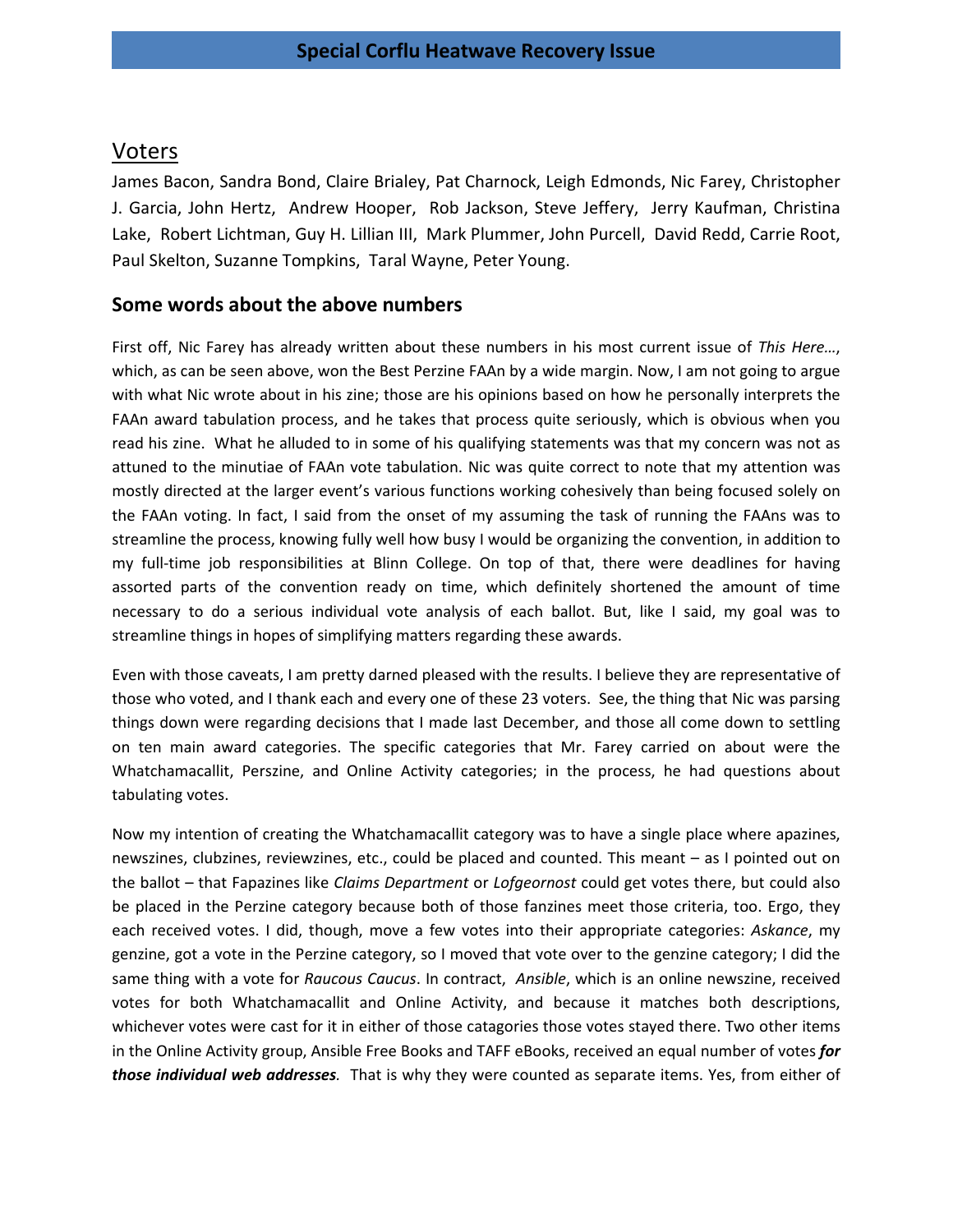those sites a person can access the same ebooks, but I considered the method of *getting there* the defining characteristic, not the result.

This may seem all a bit nit-picky when you read that nice Mister Farey's meticulous fine-tuning of the numbers, but a person can tweak numbers all night long if they have the time. I did not. Nic mentioned that some zines should not have been counted, or ballots not accepted, because those zines were not published in 2019. *Trap Door* is the obvious example here, but I received my copy in mid-January of 2019, and face it: even if that vote was discarded, it would not have a difference in the outcome. Now it *might* have made a difference if I had had the time to tell that voter, "Hey, you voted for an ineligible fanzine; send in a new ballot," then I might have done that. And that, folks, was the driving force behind leaving that vote stand: there was not enough time to do that kind of back-and-forth with a half-dozen or more similarly completed ballots.

Even so, I believe the final results stand up well, and everyone present seemed happy with all the winners. People like Nic Farey can play around with the numbers all they want, and as far as I'm concerned, when they're all done diddling with the numbers, they can diddle with themselves. Therefore, I stand by these results, and believe that all the winners are worthy of their awards. That includes Nic Farey's *This Here…*, which obviously impressed a lot of the voters. It is a damned fine personal fanzine, and he deserves the honour because he has worked very hard on that zine. So enjoy the plaque, Nic. Hang it proudly on your wall at home. Or in your cab. I don't care where you put your award, as long as you stick it where it belongs.

#### **Books**

I have read a lot of old science fiction in the nearly ten months since the last issue, all while actually maintaining a decent job of keeping up on current sf magazines that I subscribe to: *Analog, F&SF, Asimov's*, plus a couple online markets (*Uncanny* and *Clarkesworld*), and also the mystery magazines *Ellery Queen's Mystery Magazine* and *The Strand*. All in all, it's been fun, and since I really don't want to review every single book or story right now, I think I will simply **highlight** the ones I enjoyed the most.

*The Lost Stars: Tarnished Knight*, by Jack Campbell. Titan Books, 2012 *The Chaos Fighters*, by Robert Moore Williams. Ace Books, 1955 *The Super Barbarians*, by John Brunner. Ace Books, 1962 *Sentinels from Space*, by Eric Frank Russell. Ace Books, 1960 Space Tug, by Murray Leinster. Belmont Books, 2<sup>nd</sup> edition, 1968 *The Syndic*, by C. N. Kornbluth. Berkley-Medallion, 1965 (first published in 1953), *Grave Expectations*, by Sherri Browning Erwin and Charles Dickens. Simon & Schuster (2011) *Roughing It*, by Mark Twain Reader's Digest Facsimile edition, 1994. *Dune*, by Frank Herbert *The Ramsgate Paradox*, by Stephen Tall. Berkley, 1976 *Bodacious Creed*, by Jonathan Fesmire, Self-Publised, 2017.